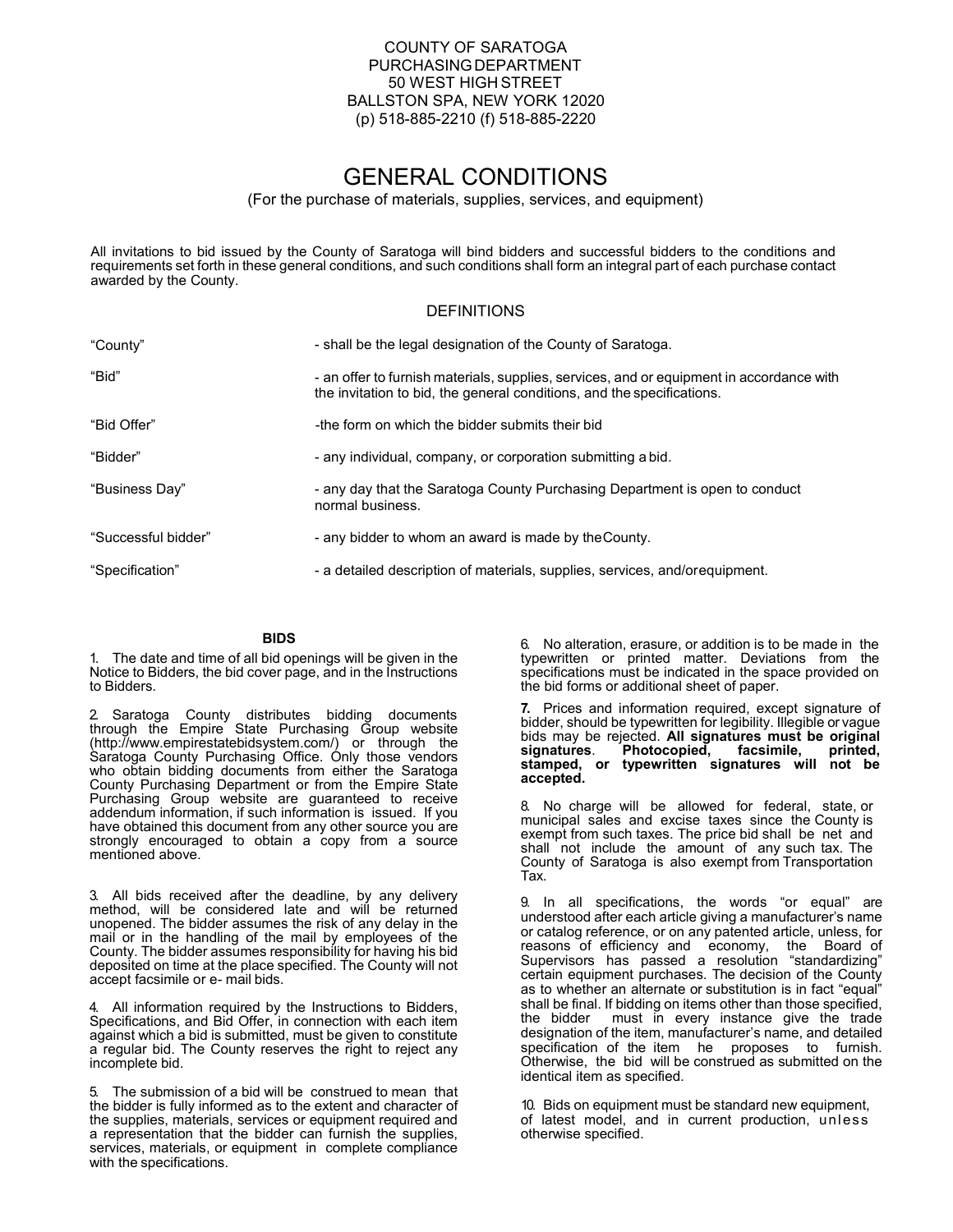11. All regularly manufactured stock electrical items must bear the label of the Underwriters' Laboratories, Inc.

12. When bids are requested on a lump sum basis, bidder must bid on each item in the lump sum group. A bidder desiring to bid "no charge" on an item in a group must so indicate; otherwise the bid for that group may be rejected.

13. All prices quoted must be "per unit" as specified; do not quote "per case" when "per dozen" is requested; otherwise the bid may be rejected.

14. If indicated in the bid documents, all bidders must insert the price per unit and the extensions against each item in their bid. In the event of a discrepancy between the unit price and the extension, the unit price will govern. Prices shall be extended in decimals, not fractions.

15. Prices shall be net F.O.B. to the requesting Saratoga County department. If the award is made on any other basis, transportation charges must be prepaid by the successful bidder and added to the invoice as a separate item. In any case, title shall not pass until items have been delivered and accepted.

16. All bids must be sealed. Bids may be submitted either in plain or opaque envelopes. All bids must be addressed to the Director of Purchasing. Bid envelopes must be clearly marked with the bid name, the date and time of the bid opening, as indicated on the Notice to Bidders. Bids must not be attached to or enclosed in packages containing

bid samples. Telephoned quotations or amendments will not be accepted at any time. The County will not accept facsimile or e-mail bids.

17. No interpretation of the meaning of the specifications or other contract document will be made to any bidder orally. Every request for such interpretation should be in writing. addressed to the County, not later than five (5) days prior to the date fixed for the opening of bids. Notice of any and all such interpretations and any supplemental instructions will be sent to all bidders of record by the County in the form of addenda to the specifications. All addenda so issued shall become a part of the contract documents.

#### **SAMPLES**

18. All specifications are minimum standards; and accepted bid samples do not supersede specification for quality unless the bid sample is superior, in which case, deliveries must be the same identity and quality as accepted bid sample.

19. The County reserves the right to request a representative sample of the item quoted prior to the award or before shipments are made. If the sample is not in accordance with the requirements of the specification, the County may reject the bid; or, if award has been made, cancel the contract at the expense of the successful bidder.

20. Samples, when required, must be submitted strictly in accordance with the instructions; otherwise, the bid may not be considered. If samples are requested subsequent to bid opening, they shall be delivered within ten (10) business days of the request, or as directed, for the bid to have consideration. Samples must be furnished free of charge and must be accompanied by descriptive memorandum indicating if the bidder desires their return and specifying the address to which they are to be returned provided they have not been used or made useless by tests. Award samples may be held for comparison with deliveries. The County will not be responsible for any samples destroyed or mutilated by examination or testing. Samples shall be removed by the bidder at their expense. Samples not removed within fifteen (15) days after written notice to the bidder will be regarded as abandoned and the County shall have the right to dispose of them as its ownproperty.

21. When a specification indicates that an item to be purchased is to be equal to a sample, such sample wil l be on display at a designated location in the County. Failure on the part of the bidder to examine sample shall not entitle him to any relief from the conditions imposed in the proposal, specification, etc.

#### **AWARD**

22. Awards will be made to the lowest responsible bidder or by Best Value Methodology, as will best promote the public interest, taking into consideration the reliability of the bidder, the quality of the materials, services, equipment, or supplies to be furnished, their conformity with the specifications, the purposes for which required, and the terms of delivery.

23. The County reserves the right to reject all bids. Also reserved to the County is the right to reject, for cause, any bid in whole or in part and to waive technical defects; qualifications; irregularities; and omissions if in t h e County ' s judgement the best interests of the County will be served. Also reserved is the right to reject bids and to purchase items on State or County contract or BOCES or other municipal bids if such items can be obtained at a lower price.

24. The County reserves the right to make awards within forty-five (45) days after the date of the bid opening during which period bids may not be withdrawn unless the bidder can prove that their submission has an obvious clerical error or where the enforcement of the bid would impose unconscionable hardship on thebidder.

25. Under NYS General Municipal Law Section (103), subdivision (3), it is the intent of this Request For Bids that all political subdivisions, and districts located in the State of New York, be entitled to make purchases of materials, equipment or supplies from the resulting bid award. Each participating entity shall be billed by and make payment directly to the successful bidder. In the event of a failure or breach in performance of any such bid by a participating entity or the successful bidder, Saratoga County, specifically and expressly disclaims any and all liability for such defective performance or breach, or failure of either party to perform in accordance with its obligations, covenants and the terms and conditions of this bid.

26. Where a bidder is requested to submit a bid on individual items and also on a total sum or sums, the right is reserved to award bids on individual items or on total sums.

## **CONTRACT**

27. Each bid will be received with the understanding that the acceptance thereof by the County, approved by the County, to furnish any or all of the items described therein shall constitute a contract between the successful bidder and the County. The Contract shall bind the successful bidder on his part to furnish and deliver at the prices and in accordance with the conditions of the bid. Minimum Orders are not acceptable; the Contract will be for all items actually ordered. The Contract shall bind the County on its part to order from such successful bidder (except in the case of emergency) and to pay for at the contract prices, all items ordered and delivered, unless otherwise specified. Payments will be processed after the receipt of a properly executed Saratoga County voucher and associated invoice from the successful bidder..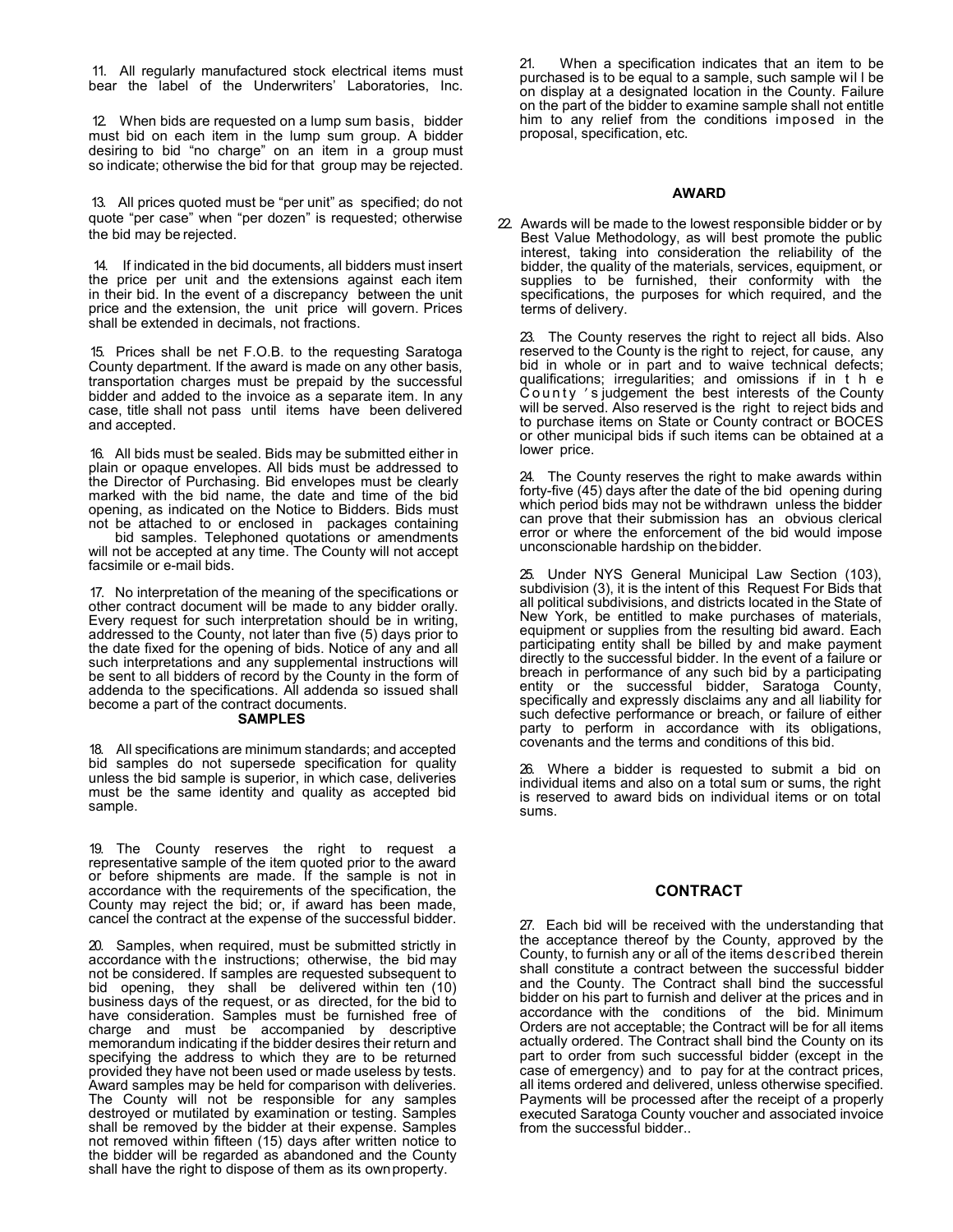28. The placing in the mail of a notice of award or purchase order to a successful bidder, to the address given in t he su cce ssf u l bid, will be considered sufficient notice of acceptance ofcontract.

29. If the successful bidder fails to deliver within the time specified or within a reasonable amount of time as interpreted by the County, or fails to make replacement of rejected articles, when so requested, immediately or as directed by the County, the County may purchase from other sources to take the place of the item rejected or not delivered. The County reserves the right to authorize immediate purchase from other sources against rejections on any contract when necessary. On all such purchases the successful bidder agrees to reimburse the County promptly for excess costs occasioned by such purchases. Should the cost be less, the successful bidder shall have no claim to the difference. Such purchases will be deducted from contract quantity. Whenever the County seeks legal enforcement of the provisions of said contract, the successful bidder shall be liable for payment of the County's legal costs, including reasonable attorney's fees.

30. The County may cancel the contract in writing with 10 days' notice upon non-performance of thecontract.

31. If the successful bidder fails to deliver as ordered, the County reserves the right to cancel the contract and purchase the balance from other sources at the successful bidder's expense.

32. Cancellation of a contract for any reason may result in the bidder being found as non-responsive/non- responsible and removal of the successful bidder's name from mailing lists for future proposals until such time that the County has determined the bidder has resolved any issues that caused the initial finding.

33. When materials, equipment, services or supplies *are rejected, they must be removed by the successful bidde*r from the premises of the County within five business (5) days of notification. Rejected items left longer than five business (5) days will be regarded as abandoned, and the County shall have the right to dispose of them as its own property.

34. No items are to be shipped or delivered until t he suc cessful bidd er receives an official order from the County.

35. It is mutually understood and agreed that the successful bidder shall not assign, transfer, convey, sublet, or otherwise dispose of the contract or his right, title, or interest therein, or his power to execute such contract to any other person, company, or corporation, without the previous written consent of theCounty.

#### **INSTALLATION OF EQUIPMENT**

36. The successful bidder shall clean up and remove all debris and rubbish resulting from his work from time to time as required or directed. Upon completion of the work the premises shall be left in a neat, unobstructed condition, and the buildings broom cleaned, and everything in perfect repair and order.

37. Equipment, supplies, services and materials shall be stored at the site only on the approval of the County and at the successful bidder's risk. In general, such on-site storage should be avoided to prevent possible damage or loss of the material.

38. Work shall be progressed so as to cause the least inconvenience to the County and with proper consideration for the rights of other successful bidders or workmen. The successful bidder shall keep in touch with the entire operation and handle installation work promptly.

39. Bidders shall acquaint themselves with conditions to be found at the project site, or sites, and shall assume all responsibility for placing and installing the equipment in the locations required.

40. Equipment for trade-in shall be dismantled by the successful bidder and removed at his expense. The condition of the trade-in equipment at the time it is turned over to the successful bidder shall be the same as covered in the specifications, except as affected by normal wear and tear from use up to the time of trade-in. All equipment is represented "as is". Equipment is available for inspection only at the delivery point listed unless otherwise specified.

41. The successful bidder guarantees:

.

- The products against defective material or workmanship and will repair or replace any damages or marring occasioned in transit.
- To furnish adequate protection from damage for all work and to repair damages of any kind for which the successful bidder or its workers are responsible, to the building or equipment, to their own work, or to the work of other successful bidders.
- To carry adequate insurance to protect the County from loss in case of accident, fire, theft, etc.
- That the equipment or furniture offered is standard, new, latest model of regular stock product or as required by the specifications, with parts regularly used for the type of equipment or furniture offered: also that no attachment or part has been substituted or applied contrary to manufacturer's recommendations and standard practice. Every unit delivered must be guaranteed against faulty material and workmanship for a period of at least one year from date of delivery. If during this period such faults develop, the successful bidder agrees to replace the unit or the part affected without cost to the County.

• Any merchandise provided under the contract, which is or becomes defective during the guarantee period, shall be replaced by the successful bidder free of charge with the specific understanding that all replacements shall carry the same guarantee as the original equipment (one year from the date of acceptance of the replacement). The successful bidder shall make any such replacement immediately upon receiving notice from the County.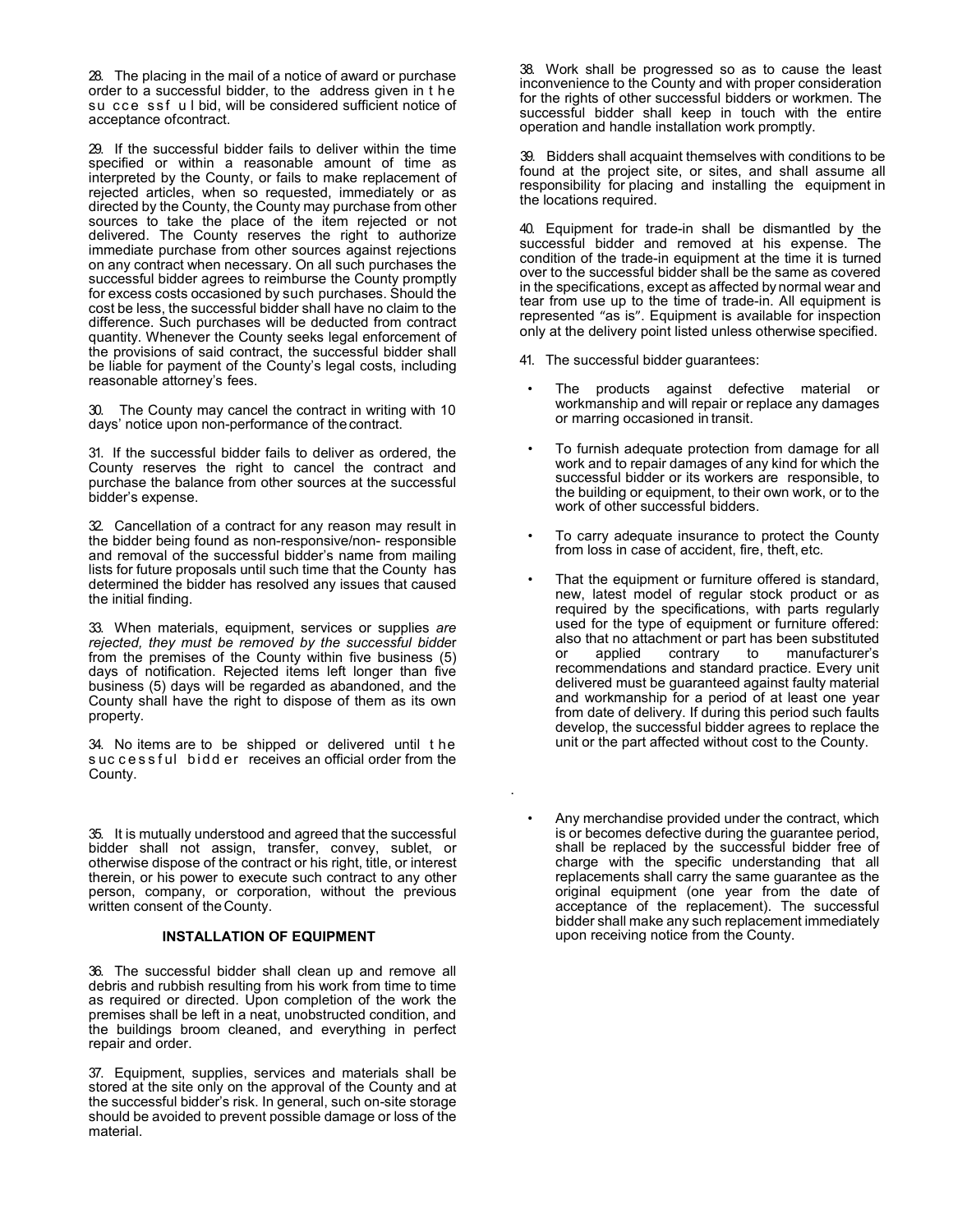#### **DELIVERY**

42. Delivery must be made as ordered and in accordance with the proposal and specification. If delivery instructions do not appear in the Instructions or Specification, it will be interpreted to mean prompt delivery (not to exceed 30 calendar days). The decision of the County as to reasonable compliance with delivery terms shall be final. Burden of proof of delay in receipt of order shall rest with the successful bidder. Failure to deliver because of delayed payments or for any other reason except that described in Paragraph 52 will be cause for open market purchase at the expense of the successful bidder.

43. The County will not schedule any deliveries for Saturdays, Sundays, or legal holidays, except commodities required for daily consumption or where the delivery is an emergency, a replacement, or is overdue, in which event the convenience of the County shall govern.

44. Items shall be securely and property packed for shipment, storage, and stocking in new shipping containers and according to accepted commercial practice, without extra charge for packing cases, baling, or sacks.

45. The successful bidder shall be responsible for delivery of items in good condition at point of destination. He shall file with the carrier all claims for breakage, imperfections, and other losses, which will be deducted from invoices. The receiving department will note for the benefit of successful bidder when packages are not received in good condition.

46. Unless otherwise stated in the specifications, all items must be delivered into and placed at a point within the building as directed by the shipping instructions or the agent for the County. The successful bidder will be required to furnish proof of delivery in every instance.

47. Unloading and placing of the equipment and furniture is the responsibility of the successful bidder, and the County accepts no responsibility for unloading and placing of equipment. Any costs incurred due to the failure of the successful bidder to comply with this requirement will be charged to him. No help for unloading will be provided by the County, and suppliers should notify their truckers accordingly.

48. All deliveries shall be accompanied by delivery tickets or packing slips. Ticket shall contain the following information for each item delivered:

- Contract Number
- Purchase Order Number
- Name of Article
- Item Number
- **Quantity**
- Name of the successful bidder
- 49. Payment for the used portion of an inferior delivery will be made by the County on an adjusted price basis
- 50. Payment will be made only after correct presentation of packing slips, invoices and a properly executed Saratoga County Voucher are provided to the requesting department by the successful bidder.

51. Payments of any claim shall not preclude the County from making claim for adjustment on any item found not to have been in accordance with the general conditions and specifications.

### **SAVE HARMLESS**

52. Successful bidders shall protect, indemnify, defend and save the County harmless from and against any damage, cost or liability, including reasonable attorney's fees, for any or all injuries to persons or property arising from acts or omissions of the successful bidder's company, its officers, employees and agents, including but not limited to claims brought by third parties, employees of the County or employees of the company.

#### **NONDISCRIMINATION CLAUSE**

53. The bidder agrees that it will not discriminate against any employee, applicant for employment or student because of race, creed, color, national origin, religion, sex, age, disability, marital status, sexual orientation or other nonmerit factors. Such action shall be taken with reference to, but not be limited to employment practices and provision of services under any contract with the County of Saratoga.

#### **TITLE VI NONDISCRIMINATION STATEMENT**

54. The County of Saratoga, in accordance with the provisions of Title VI of the Civil Rights Act of 1964 (78 Stat. 252, 42 USC §§2000d to 2000d-4, and Title 49, Code of Federal Regulations-Department of-Transportation,<br>title A. Office of the Secretary. Part 21. Subtitle A, Office of the Secretary, Part Nondiscrimination in Federally assisted programs of the Department of Transportation issued pursuant to such Act) hereby notifies all bidders that it will affirmatively ensure that any contract entered into pursuant to this advertised bid, that disadvantaged business enterprises will be afforded full and fair opportunity to submit bids in response to this invitation and will not be discriminated against on the grounds of race, color, or national origin in consideration for an award. The entire County of Saratoga Title VI Plan can be viewed by going<br>to the Saratoga County website Saratoga County w[e](http://www.saratogacountyny.gov/)bsite<br>
<u>ntyny.gov</u>). A Vendor Information [\(www.saratogacountyny.gov\)](http://www.saratogacountyny.gov/). A questionnaire is included with this bid which provides an opportunity to disclose any DBE designation.

#### **FEDERAL GRANT PROVISIONS**

55. In addition to other provisions required by the Federal agency or County, all contracts made by the County under the Federal award must contain provisions covering the following, as applicable.

(A) Contracts for more than the Simplified Acquisition Threshold currently set at \$150,000, which is the inflation adjusted amount determined by the Civilian Agency Acquisition Council and the Defense Acquisition Regulations Council (Councils) as authorized by 41 U.S.C. 1908, must address administrative, contractual, or legal remedies in instances where contractors violate or breach contract terms, and provide for such sanctions and penalties as appropriate.

(B) All contracts in excess of \$10,000 must address termination for cause and for convenience by the County including the manner by which it will be effected and the basis for settlement.